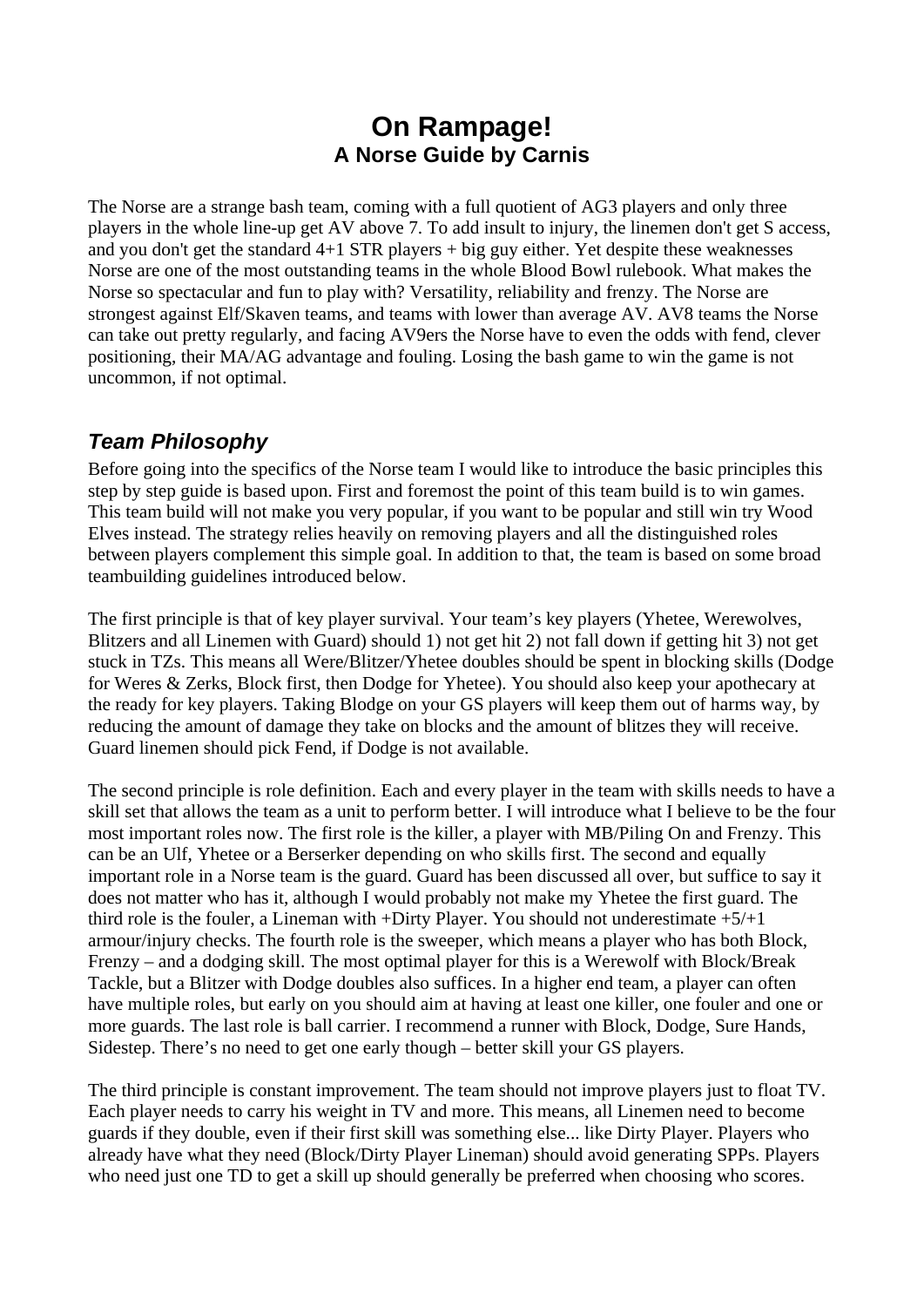MB should be preferred for SPP generating purposes if it fits the team build on GS players. If no one is near skilling up, the GS access players should universally be preferred, except if the Runner still hasn't got Dodge. This also means stat increases must carry their TV cost. This also means sacking Linemen who haven't rolled anything interesting by skill #3 (Fend, Tackle – what then?)

Finally, the statistics regarding MB/Piling On to emphasize how important it is to get a killer – and to use his PO to reroll armour too, if needed. This should also convince you to get Fend on your Linemen – to avoid giving your opponent MB/Piling On blocks.

| no skill                     |                     |          |                   |          |           |
|------------------------------|---------------------|----------|-------------------|----------|-----------|
| <b>Effective AV</b>          | <b>Break Armour</b> | Stun     | KO                | Cas      | Off Pitch |
| 9                            | 0.16666667          | 0,097222 | 0.041667          | 0.027778 | 0.069444  |
| 8                            | 0,27777778          | 0,162037 | 0.069444          | 0.046296 | 0.115741  |
| 7                            | 0,41666667          | 0,243056 | 0,104167          | 0.069444 | 0.173611  |
| <b>Mighty Blow</b>           |                     |          |                   |          |           |
| 9                            | 0,27777778          | 0,134259 | 0.078704          | 0.064815 | 0,143519  |
| 8                            | 0,41666667          | 0,196759 | 0.119599          | 0,100309 | 0,219907  |
|                              | 0,58333333          | 0,270833 | 0,168981          | 0.143519 | 0,3125    |
| Piling + MB rerolling failed |                     |          |                   |          |           |
| armour/stun                  |                     |          |                   |          |           |
| 9                            | 0,47839506          | 0,163709 | 0,172968 0,141718 |          | 0,314686  |
| 8                            | 0,65972222          | 0,210262 | 0,244985          | 0,204475 | 0,44946   |
| 7                            | 0.82638889          | 0,241898 | 0.316744          | 0.267747 | 0,584491  |

So basically your relative / absolute odds of causing a KO or a CAS increase compared to no skill: AV9: +350% / +24,5% AV8: +287% / +33,4% AV7: +237% / +41,1%

## *Up next - The Norse team*

You get 0-1 Yhetee, 0-2 Norse Werewolves, 0-2 Blitzers, 0-2 Runners, 0-2 Throwers and 0-16 Linemen. Let's look at the team as a whole first and then each position individually.

The Norse is one of the teams that are spoilt for choice after the 0 FF required at start change. Your base to build on should comprise of 2 Norse Werewolves, 9 Linemen and 2RRs. Everything else should be built on that depending on the league structure, length or tournament rules.

## **Team "skeleton"**

2 Norse Werewolves (Ulfwereners) 6428 Frenzy, GS 220k 9 Linemen 6337 Block, G 450k 2 RR 120k 210k in the bank. This is what you can "play around with".

In perpetual, your start build is not crucial, but you should attempt to get max amount of MVPs on "useful players" and start the game with a good chance to win. Your upgrades thus available are:

**Runner +40k** +1 MA to running game, great addition. **Blitzer +40k** No immediate benefit, but GS-access. **Thrower +20k** No immediate benefit, but potential with +Stats. **Yhetee +90k** CLAW/ST5 wild animal, with huge potential. **Apothecary +50k** Saves money.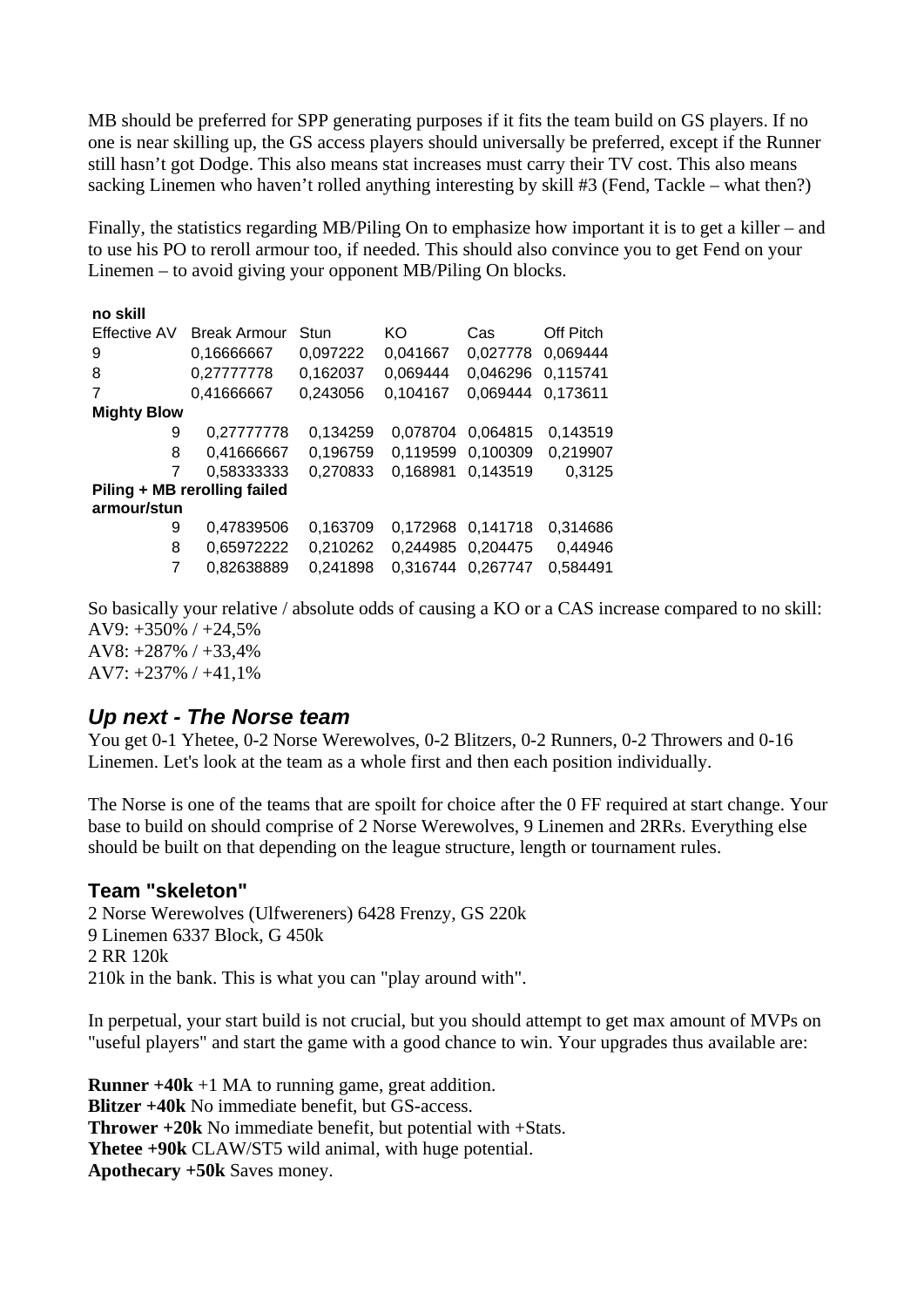**RR +60k** Saves money, longterm you will need 3+

**Linemen +50k** Makes winning the first game more likely, makes fouling viable, but dilutes your "MVP" pool.

There is no absolute "right answer"; almost all builds are pretty much equally viable. This is probably a pretty balanced start. For tournaments -> more players is merrier, as then you can freely foul away.

## **An example starting build:**

1 Yhetee 5528 Wild Animal, Claws, Frenzy, Loner, Disturbing Presence, S 140k 2 Nordic Werewolves, 6428 Frenzy, GS 220k 1 Blitzer 6337 Block/Frenzy/JU, GS 90k 7 Linemen 6337 Block, G 350k 2RR, Apoth 30k in the bank  $= 200k$ 

## *The Norse positions*

## **Linemen 6337 Block G:**

The core of the team. They come with a 10k price reduction, the best general skill **Block** already taken and moderate movement & AG with a low AV value. You should aim at filling your ranks early, to get up to 13+ players when the Norse start to be playable. Their weakness is their skillcategory, G only without doubles. This together with **Block** already taken means they come with very few improvement options. Many believe the Linemen to be perfect at 0 SPP. There are some useful Linemen skill ups though (in order of usefulness):

+STR (6+6). An additional 4STR player always breaks intended game balance. At 90k and already has block, GO FOR IT!

+Guard (doubles – principle: player role definitions & constant improvement).

 $+AV (6+4)$ . This makes the lineman a human lineman at  $+10k$  price (80k for block/6338). Crap you say? Put him on the LOS and order Fend next. Remember, one of the most effective ways to increase your bashiness is to reduce incoming casualties.

+Dirty Player. The first fouler is the most crucial, ideally you get 1 per half. Foul prone players only, never stunned players and never players whose armour you can't reduce below 7. Never foul without DP, or when you're going to lose your 11th player for the next half doing it.

 $+AG$  (6+5). A Pro-Elf Lineman with Block at  $+10k$ , don't get too attached, but a useful player nonetheless.

+Fend – when massed this reduces incoming blocks by a big number. This skill also cancels Frenzy surfs and Piling On usage. Powerful skill, if no doubles or stats are up. +Tackle is needed against dodgers.

Useful, but not very strong picks:

Kick (can be useful, but not very often), Dauntless (runner has), Frenzy, Wrestle, Pro, **any nondouble 3-skill combo -> consider sacking**, sure hands and on doubles: Mighty Blow/Dodge

Apothecary policy: Guards, +ST players and sometimes rarely on +AG players.

If you get a second double on a guard player, take Dodge (principle: key player survival) except if STR is available.

## **Blitzer 6337 Block, Frenzy, Jump Up GS**: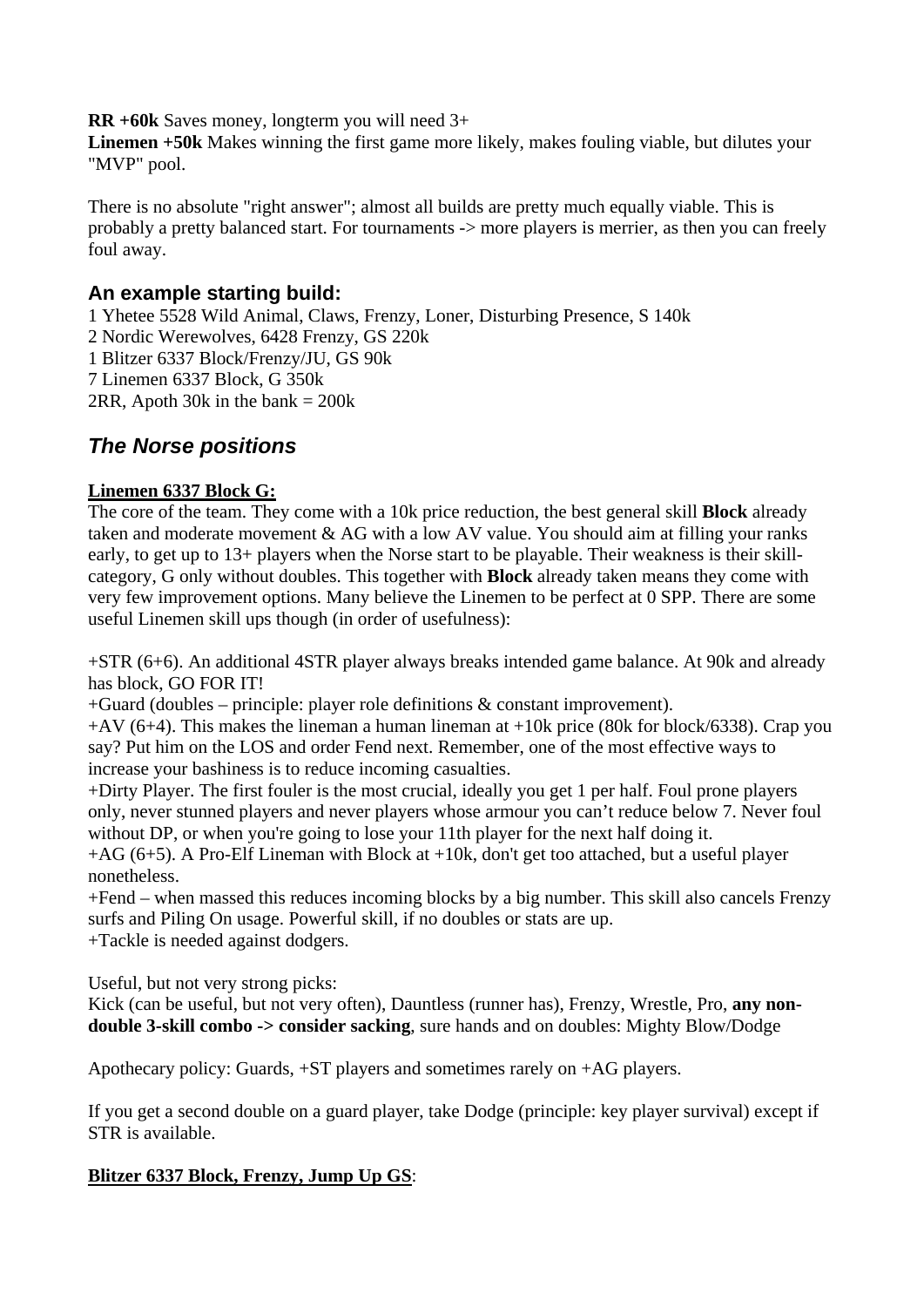The heart and soul of the Norse blood bowl team. The Old Norse had four of these, but the new roster with two Blitzers and two Werewolves is a much stronger roster. These guys are very straightforward to advance, and you should be handing out most of your touchdowns to these guys early on. The Block/Frenzy/Jump Up yells for Mighty Blow + Piling On. Blitz every turn, and reroll every armour, stun and some KO's too if you're in a secure position to maim the opponents players to oblivion. After all, if you don't maim him, he will maim you with your puny AV7. The catch is, you also want Guard on these guys, since your team only gets 5 Guard max without doubles.

Skill picks in order of usefulness:

Essential:

- +STR(6+6) rare, but golden opportunity.
- +Dodge (doubles principle: key player survival)
- +AG (if you already have Dodge, this can be golden... If not I would skip it)

Any from the pool below according to what roles you miss most in your team:

- +Mighty Blow
- +Piling On (with MB already taken)
- $+G$ uard

+Tackle

+Stand Firm

A rogue pick that I haven't tried but might work:

+Fend (after picking MB/Guard/Dodge/Piling On – key player survival via protection against Piling On).

#### Less useful:

+MA/AV/AG (6+4/5) these are probably equal with Stand Firm, but you generally need the first 3 (Guard/MB/PO) -> so with a stat inc that's 51 SPP! Luckily, early MB/PO really racks up CAS, so advancing beyond 75+ SPPs should be no problem. Juggernaut is also less useful, because you will usually be blocking thanks to Jump Up.

Apothecary policy: Prioritize, even if no double/stat etc. Not above rarer players though (+ST, guards etc).

## **Norse Werewolves (Ulfwereners) 6428 Frenzy GS**:

The big brothers to the Blitzers.  $+1$  STR  $+1$  AV  $-1$  AG and lose Block/Jump Up. A fair deal for just 20k. Still, the rookie Wolves seem expensive compared to Black Orcs. The Wolves are not Black Orcs though. Frenzy as a starting skill means they are the only ST4 player to start with a block improving skill with no drawback from Loner/Wild Animal or so on. The Norse armour is so frail, that you want to have multiple players roled the same way. This is why the Wolves play a lot like their smaller brothers. Useful skill ups:

Essential:

+STR (6+6) probably still the best skill to take. Go Break Tackle if you ever roll this. +Dodge (doubles – principle: key player survival)

If no double, then skill 1:

+Block/Mighty Blow. The conservative approach is take Block first. I usually pick MB first, but most people will disagree with this.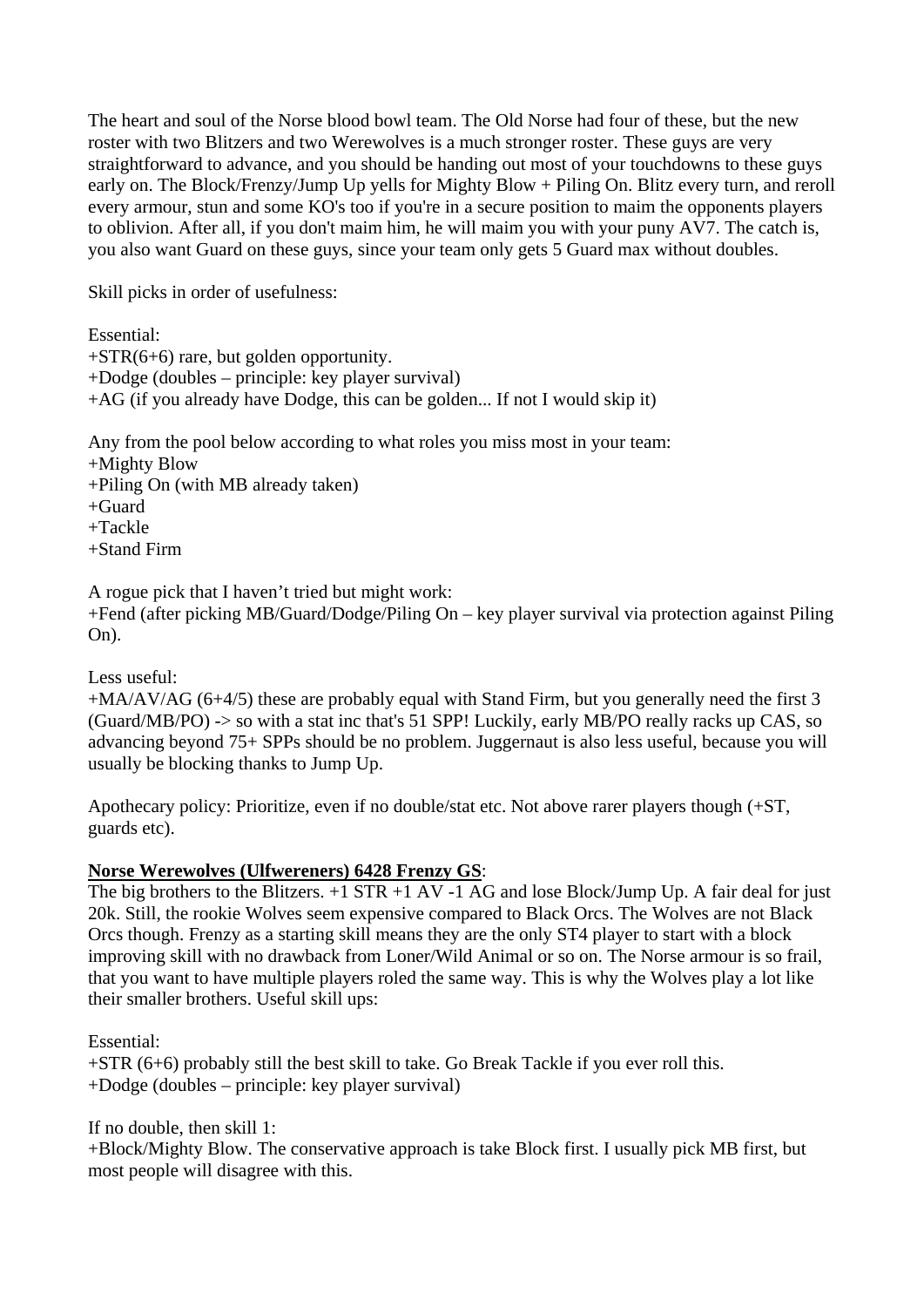Skill 2 depending on the roles you need: +Mighty Blow/Block +Guard +Piling On +Break Tackle

Less essential, but still useful: +Tackle/Stand Firm/Wrestle/Break Tackle. Not very useful: +MA if it slows taking skills 1-4 +AG (WWs aren't ball carriers).

Apothecary policy: After skill1 these guys are irreplaceable, before that you can let Wolves die (it's expensive though).

I suggest making at least one Wolf a sweeper/killer with Block/MB/Break Tackle, because their ST4 will allow them to dodge smoother than the other Norsemen's AG3.

Note that there is no synergy for having Guard+PO on the same player, but the Norse must take ALL the Guard they can get and I do believe it's most efficient to take PO on most of the players with MB as well. Just remember you don't always have to reroll armour or even stuns, take the situation into consideration.

#### **Runners 7337 Block,Dauntless, GA**:

MA7, Dauntless. Not the best Runners in the game. They are expensive players too, but well worth having at least one, possibly two. Get one to grab the ball and hand it off to cage centres, players who should usually have S access in a Norse team. If you prefer a throwing based game, then having 2 is probably a requirement. Skills in order of usefulness:

 $+ST(6+6)$ , even at 140k, ST4 is ST4.

+AG (6+5), great, as you have agility access!

+MA (6+4), 8 movement is not to be underestimated, already have Block and only need Dodge. +Guard (doubles – principle 3: team improvement) a Guard Runner can eventually have the powerful Blodge/SS/Guard combination.

- +Dodge
- +Sure Hands (one player with SH is enough)

+Sidestep

+Fend/Diving Tackle (not high in the list, cause it's kind of hard to get your MA7 AG3 player positioned safely next to the ball carrier).

+DT/Fend

Later: Catch or Diving Catch possibly – but DC only if you brought a Thrower.

Apothecary policy: Don't get attached, unless you got something golden (like Guard/+STR etc).

These guys are expensive, and may divert you from what you should be doing (scoring TDs with Blitzers/Werewolves). Used correctly, they can make it easier for you to score with your S-access players though, as well as improve your defence. They will also take some attention from Tacklers, if your S access guys have taken Dodge doubles. They also provide "free" Dauntless. Finally, they are the only guys to go to for Norse 1-turn touchdowns. It's hard, but has been done. Sometimes impossible though, as your opponent may have Stand Firm/Sidestep on the line and it's just not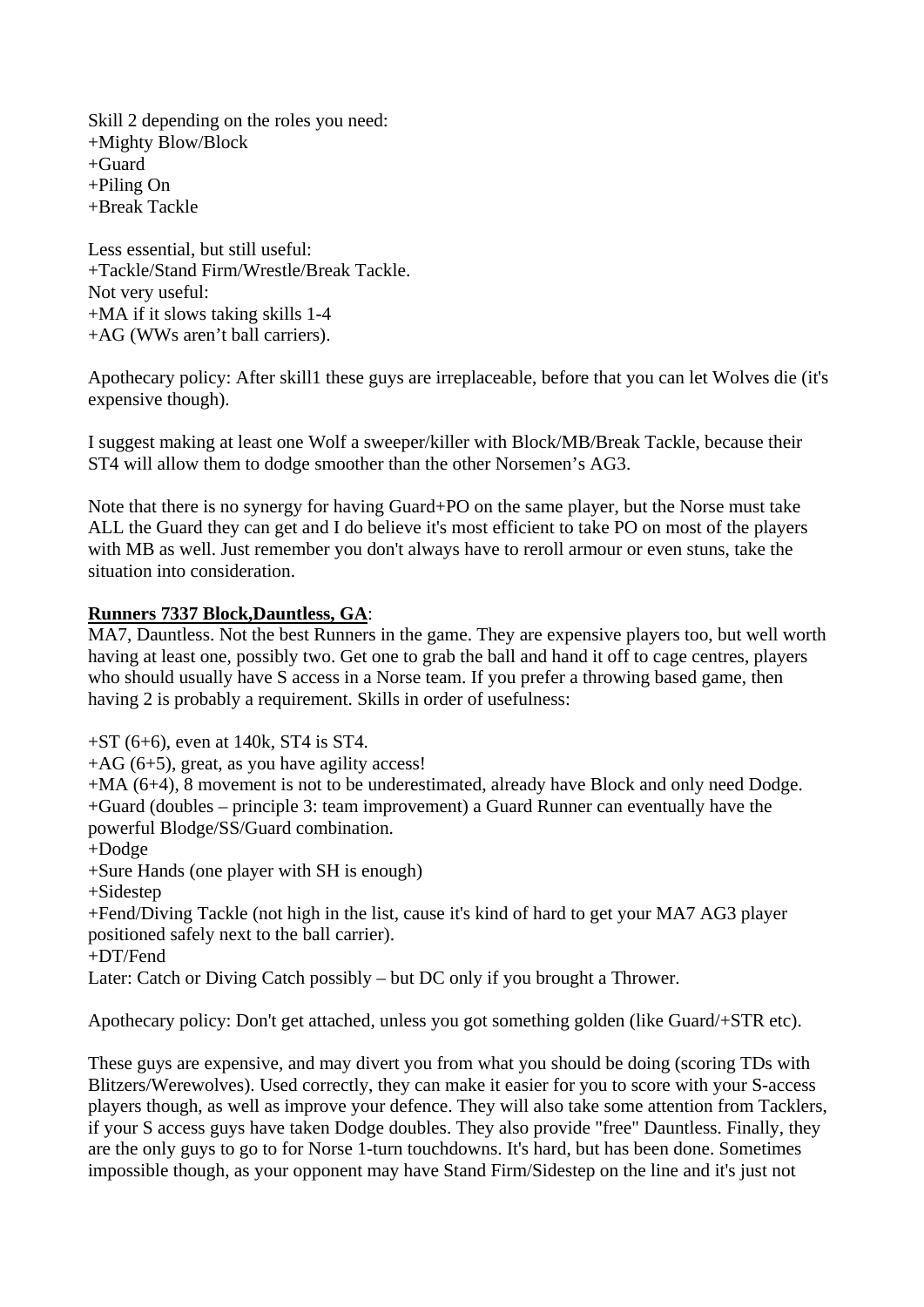worth it to spend Lineman doubles on Grab/Jugger to counter that.

#### **Throwers 6337 Block, Pass, GP**:

In my opinion, these guys are not really that useful. Overpriced for their skill set (as Human Thrower -1 armour, swap the useful Sure Hands for sometimes "less essential" Block). Can take one for Leader, but the Norse team isn't a very RR-heavy team so this is not strictly necessary. Often a MA7 handoff is easier to achieve, than a safe quick pass with these guys. Alternatively they can carry the ball. They don't make it easier for Linemen to advance. Still, 20k is not a heavy price for P access if you happen to roll +stats.

Great skills: +ST(6+6) becomes a blocker.  $+AG(6+5)$  becomes a real thrower, if you get this then keep the thrower. Guard (doubles – team improvement) Leader Less essential skills for throwers: Sure Hands/Leader/Fend/Accurate/MA and doubles: Strong Arm.

Apothecary policy: Don't get attached  $\ddot{Q}$ . +AG/ST is worth saving.

#### **If you like Throwers/passing though, or happen to roll +AG**:

The thrower gives you another option in attack! +AG makes a Norse Thrower great (Pro Elf Thrower with Block for +20k, again don't get attached). Even without that AG, building a Thrower over time with Accurate, Kick Off Return, & Sure Hands makes him a great ball retriever, and lets you place some receivers (i.e your Runners) up close to the line, to make them more of a threat. The benefit of this approach is you have a credible 2-turn threat. It's an improvement for an investment, but not necessary everybody's cup of tea.

Skills:  $+AG(6+5)$ Dodge or Strong Arm (doubles) Accurate Sure Hands Kick Off Return

Later: Safe Throw, Leader or Fend possibly.

#### **The Yhetee (The Snow Troll), S**

Last but not least, let me introduce you the weirdest big guy in the game. No Thick Skull, no Regen, AV8, Claws instead of MB. He is a splendid player despite Wild Animal. The Yhetee significantly improves your game vs. high AV opponents, but don't forget Disturbing Presence against passers. Wild Animal means it can be seriously out positioned, and Frenzy makes it turnover prone. WARNING: *Taking him early can make your play very unreliable*. Remember also to not rely on these guys to win you the game, rather use them as a tool giving you access to killing AV9 players and big guys on the LOS or tying 2+ Linemen.

Great skills:

(Doubles, even 6+6 – although I wouldn't fault you much for picking STR) Block Mighty Blow (synergy with Frenzy & Claws)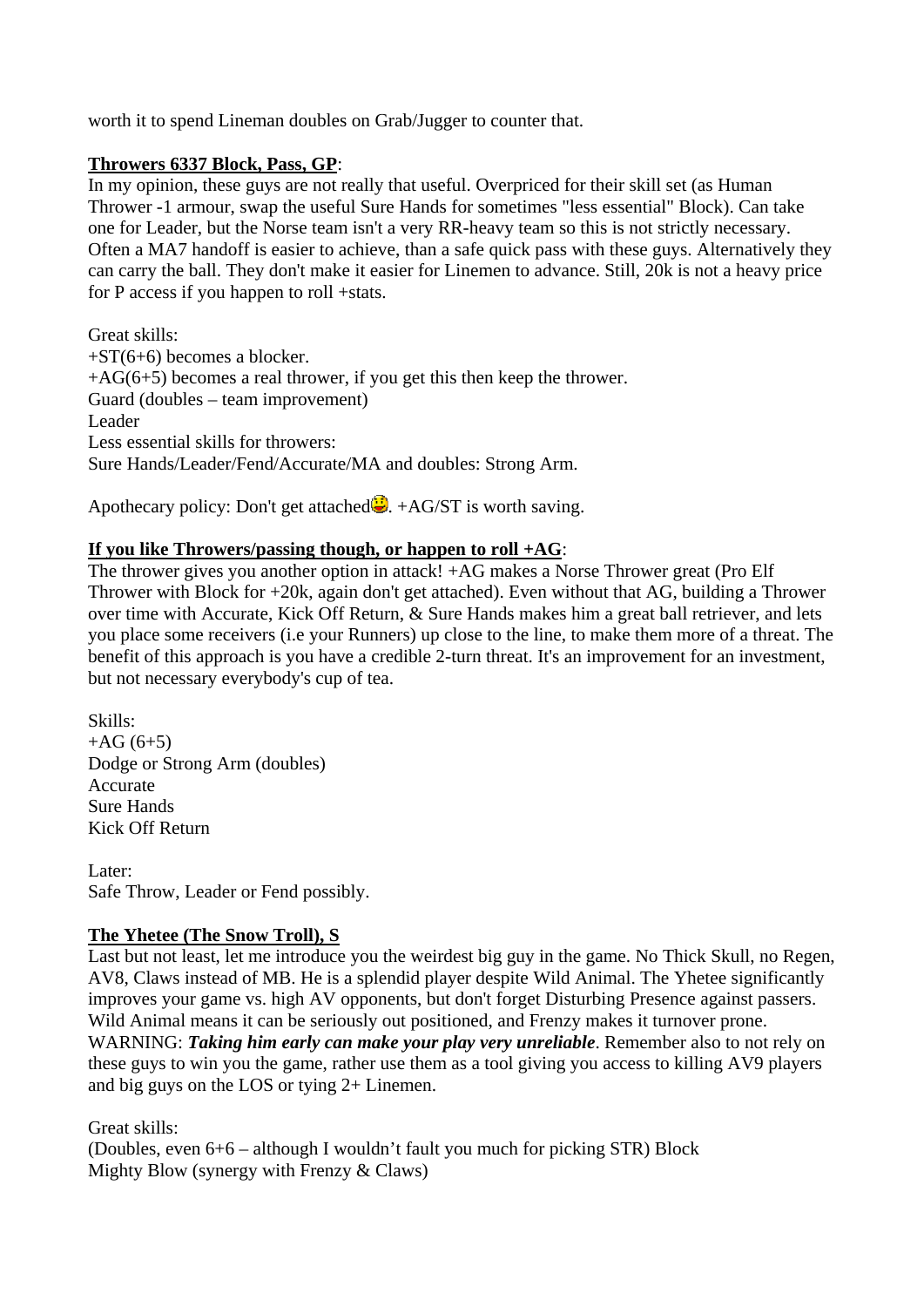Piling On (but careful, only reroll stuns when MB ready.. OR reroll everything vs. key players). Just remember you will spend approximately 0.5 turns out of the game for every Piling On you do with a WA. Still wouldn't skip this, cause you get Claws/Frenzy & MB on the same monster. Juggernaut (if not Block by 3rd skill). If you got Block then you can skip Jugs. Guard/Stand Firm Stand Firm/Guard. Less essential, but still useful sometimes: Pro or Tackle doubles. The non-double skills that are left are pretty crappy (Thick skull, Multiple Block, Strong Arm).

Apothecary policy: Keep your troll alive, he's one of your "power-5".

#### **If your Yhetee doubles before skill #3 (and becomes awesome), or for conservative coaches**:

This can be achieved by sheer luck (11/36 per 2 skill ups, 91/216 per 3 skill ups), or by cycling Yhetees in perpetual. This monster becomes an actual KEY player, instead of a "useful tool".

Build: Block (first double) Mighty Blow (skill 1 or 2)

The first two are no brainers. You got Claw, you need MB, you got doubles and you must take Block to negate Loner & Frenzy. Then there's actually a choice involved. More often than not you will want Guard/SF on this player due to his ability to get into the thick of it with Block & Frenzy. The order is up to your personal preference.

Guard/Stand Firm

Multiple Block (negates Frenzy and Piling On for 2x MB/Claw blocks, purely awesome sometimes though, vs. AV8+ teams! - Can often be countered by opponents positioning!). Alternative to Multiple Block: Piling On (GREAT with Block/Frenzy, but bad with WA, Guard and doesn't work at all with Multiple Block - as you can't take Grab).

Less essential, but still useful sometimes:

Tackle or Pro doubles. The non-double skills that are left are pretty crappy (Juggernaut as you already have Block, Thick Skull, Strong Arm, Break Tackle). If I needed to choose I'd take Break Tackle & then Jugs to cancel Fend.

## *General play strategy*

In defence, sacrifice 3 Linemen on the LOS, and play a full ziggurat with the rest of the team. Protect your best killers by putting them on the inside wing out of blitz range on turn 1.

Always pick your best killer (JU/MB/PO/Tackle/Frenzy/STR and position must be considered) & target his weakest player (Blodge, Wrodge, armour, Fend, niggles/-AV and position must be considered) with your blitz. Always reroll everything but  $KO++$ . Rinse & repeat. When his players recover from stuns, cover them with TZs and foul. Take 1die blocks at the end of turn, and sometimes spare a reroll for such ventures. These can be golden in saving your AV7 from extinction. Against stronger opposition, try to sacrifice Linemen for positional advantage and run the Touchdowns conservatively/using positional advantage from your general MA6. Foul extensively, but not if you are already players down. Fouling is an art best used to maintain advantage, or to "lighten" the field of play by reducing players from both sides. This is almost universally your advantage, as you are unlikely to make many dodges & it also makes it easier for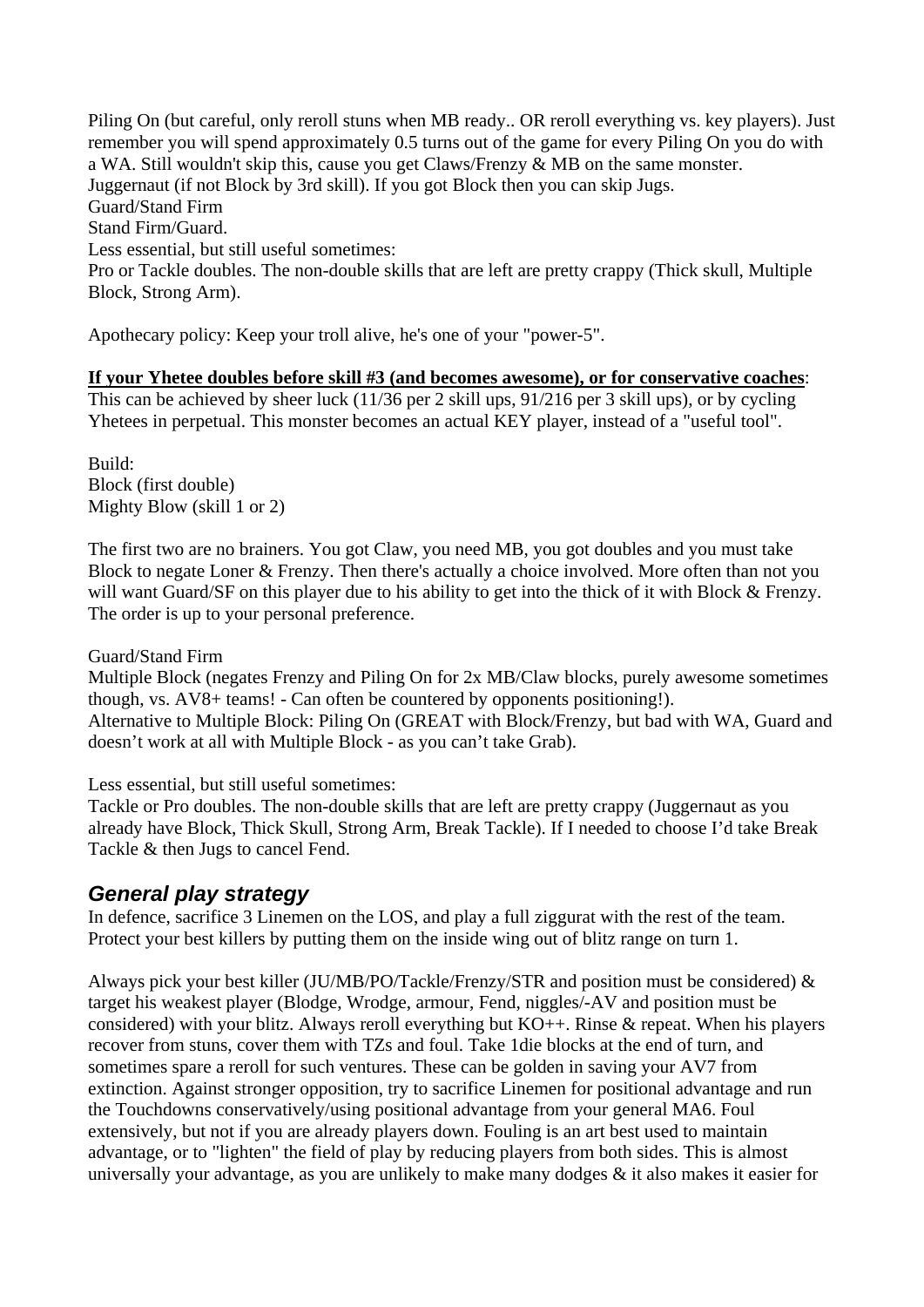you to put the hurt in with MB/PO spamming.

Of your spammed skills Guard and PO do not have any synergy on the same player, but having several in the team is crucial, and Norse can't be picky about placement of S-skills. Try to avoid contact early in the game, but after the first 2-3 KO/CAS, go full contact to kill the opposing teams running game. Look meticulously for crowd push opportunities. I have even crowd pushed a zombie on turn 1 starting from LOS blocking with Frenzy. Always prefer a crowd push over a MB blitz, unless you have a significant field-advantage, in which case MB/PO becomes more efficient at causing permanents (CAS & SPP, instead of no SPP and out of the field stunned).

Do not pass, unless you absolutely must. Don't be afraid to dodge out of TZs, but don't waste rerolls on it (unless forced to dodge with the ball), and only do it in "safe" situations. Respect Foul Appearance and AV9 players. Score with S-access players. If you simply cannot cause enough KO/CAS to make a dent (and this will happen sometimes, even with 4 MB/PO), play like a Human team (use Guard & your AG3/MA6 & crowd pushes) - after all, you are almost "average" at everything. Chances are you won't win, but you could easily draw. In the "won" games, hand the ball off to a Werewolf. They are hard to skill by chance, and they are likely to hang around the longest.

Remember, most of your players at AV7 are expendable (the non-S access players, and the ones who did not roll +STR/Guard/AG). Never use your apothecary lightly.

Ideally you should go for something like this:

**Troll**: Block/MB/Guard **Ulf1**: Block/MB/Dodge **Ulf2**: Block/Break Tackle/Guard **Zerk1**: MB/Piling on/Dodge **Zerk2**: Guard/Dodge/MB **Runner1**: Sure Hands/Dodge/Sidestep **Runner2, optional**: Dodge/Sidestep/Diving Tackle **Thrower, optional**: Sure Hands, Strong Arm, Accurate, Kick Off Return **Thrower2, optional but different**: Leader **Lineman1**: Dirty Player **Lineman2**: Dirty Player **Lineman3**: Guard **Rest of the Linemen**: Grey mass of 0-1 skill players (with Fend or +AV as skill #1) up to 15-16 in

## *Inducement preference*

Helmut: Is good on paper, I rarely get mileage out of Helmut.

Boomer: Boomer rocks. Forget about the bomb. Put him on the LOS on defence (AV9, Block, Thick Skull). Use him to provide assists & take 2die blocks. If he gets stuck in the thick of it, try to clear the area surrounding him from your own players and intentionally fumble a bomb at the end of your own turn (AV9 & Thick Skull, you are unlikely to get hurt).

Zara: Against some opponents strong pick (Undead, Vampire), not as good as Chaney who is cheaper though.

a bashy league. These players are there to tank and take hits and substitute for your DPs.

CHANEY: the #1 star & your third Wolf. Claws/Frenzy/Wrestle/S4/MA8/Catch/Regen. Awesome. Icepelt: Don't pick, useless as he lost MB.

Morg: Too expensive. Good against Dwarf teams though, can tie 3 Linemen at once.